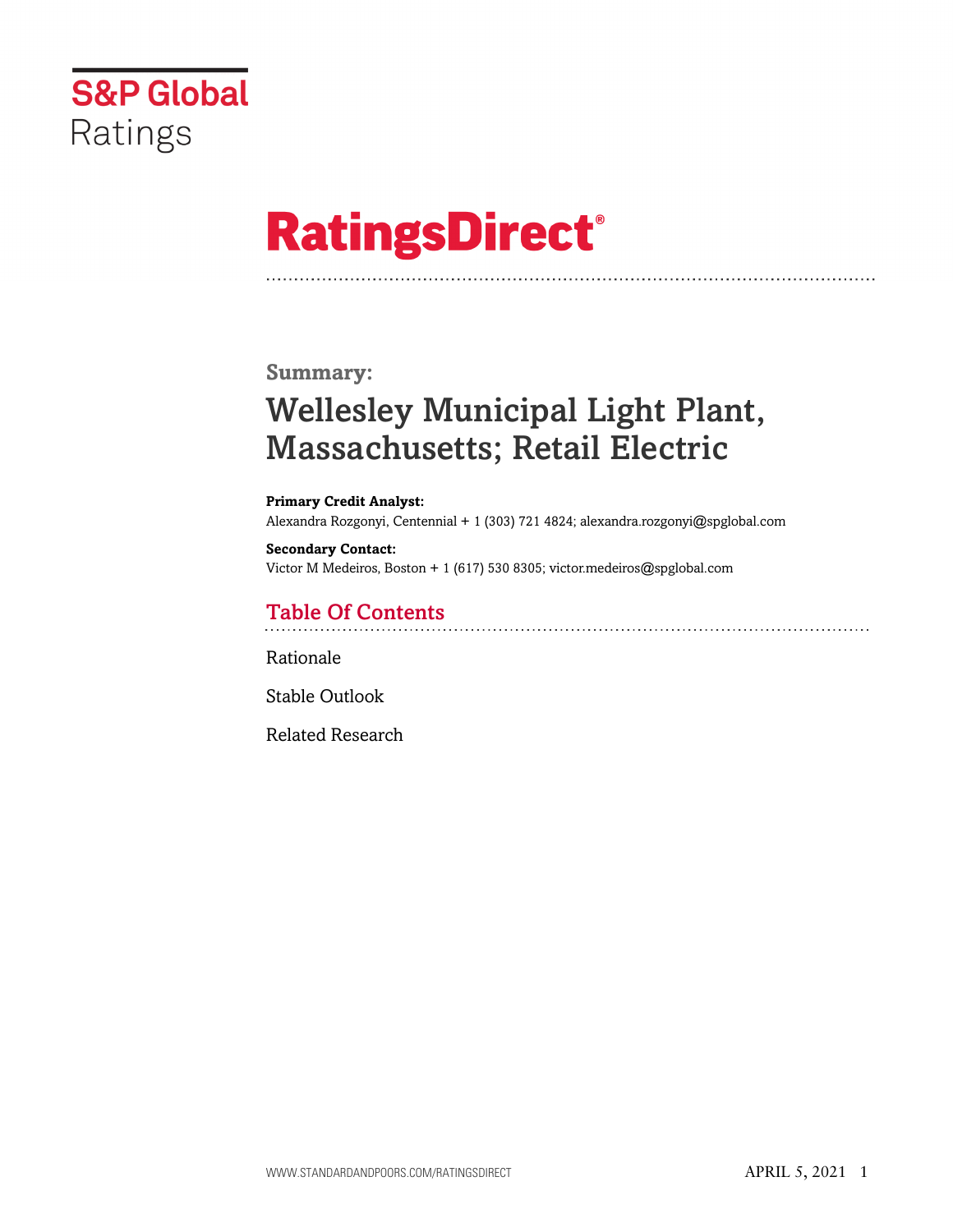### **Summary:**

# Wellesley Municipal Light Plant, Massachusetts; Retail Electric

| <b>Credit Profile</b>         |           |         |
|-------------------------------|-----------|---------|
| Wellesley Mun Light Plant ICR |           |         |
| Long Term Rating              | AA/Stable | Current |
|                               |           |         |

### <span id="page-1-0"></span>Rationale

S&P Global Ratings' issuer credit rating (ICR) on Wellesley Municipal Light Plant (WMLP), Mass., is 'AA'. The outlook is stable.

WMLP is a distribution-only system that supported just \$811,800 in notes payable as of June 30, 2020.

### Credit overview

WMLP provides electric service to more than 10,100 mostly residential customer meters in the town of Wellesley and other unincorporated areas. WMLP purchases almost all of its power from Energy New England LLC (ENE) and has entered into firm energy purchase commitments through 2023 and 2029 to reduce exposure to higher spot market prices during summer and winter peak periods. Credit strengths include the system's highly competitive electric rates that provide revenue-raising flexibility, extremely strong income indicators above the national average, and 100% fixed-block hedging strategy to reduce its exposure to spot market volatility. Somewhat offsetting these strengths is low nominal value of cash of about \$5 million, which represented 62 days of operating expenses for fiscal 2020, and fixed-charge coverage (FCC) that has declined to about 1.3x on average over the past three fiscal years from over 2.0x in fiscal 2016 due to higher power purchased costs. However, FCC has already begun to rebound as projected, to about 1.6x in fiscal 2020.

We understand that the COVID-19 pandemic has not had a material negative impact on WMLP's financials; the average decline in sales compared to budget for fiscal 2020 was about 5%. Based on current December 2020 fiscal year-to-date figures, revenues have increased by 3.9% due to a partnership with AT&T to install small antennas around the town. Despite the overall increase in megawatt hour sales in the first half of fiscal year 2021, electric revenues were down 3.3% due to a reduction in commercial consumption. Management is using conservative projections, in our view, given this decline.

The enterprise risk profile reflects our view of the system's:

- Robust service area economic fundamentals, as evidenced by its primarily residential customer base with extremely strong income levels and access to Boston's deep employment base;
- Weighted average system rate that was 20% below the state average in 2019, combined with median household effective buying income at 260% of the nation's, which provides further revenue-raising flexibility; and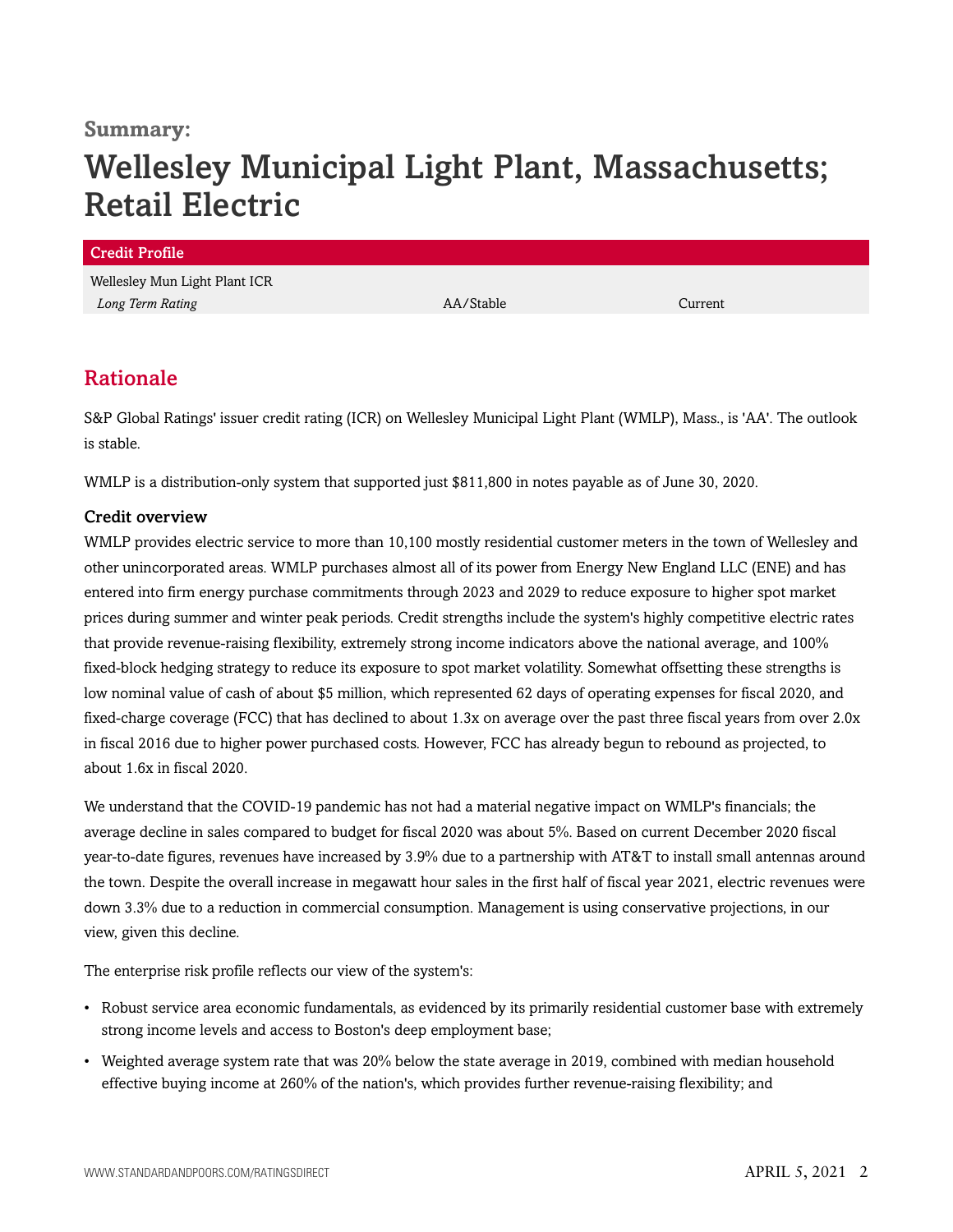• Operational management assessment reflecting its limited operating risk as a distribution system; well-managed power supply portfolio that limits exposure to fuel-price volatility; and management's robust financial policies and practices, including credit-supportive rate-setting practices and annual updates of its five-year financial forecasts and capital plans.

The financial risk profile reflects our view of the system's:

- FCC at 1.6x for fiscal 2020, up during the past two fiscal years due to higher capacity payments associated with shortfalls in the northeast Massachusetts load zone, which have already improved as projected and are expected to continue to rebound;
- Low liquidity and investments for fiscal 2020 representing approximately 62 days of operating expenses and \$5.1 million available cash, which, based on our analysis of projections, will rebound during the next five years; and
- Manageable debt and liabilities profile, suggested by very little debt outstanding, coupled with plans to cash fund its capital improvement plan.

The stable outlook reflects our view of the system's primarily residential and affluent customer base, coupled with highly competitive rates, which provide revenue-raising flexibility. In addition, the system does not have additional debt needs, and we expect WMLP will maintain sound financial metrics.

### Environmental, social, and governance (ESG) factors

In our opinion, WMLP's overall environmental risks are in line with peers. We consider the system's power supply well managed by entering into fixed-price energy purchase commitments that limit exposure to fuel-price volatility. WMLP has no generation facilities of its own and purchases almost all of its power through ENE with capacity costs based on ISO-New England policies. New England does not have coal exposure, which also mitigates environmental risk, and WMLP continues to address increasing renewable requirements. WMLP additionally has a solar rebate program and a voluntary renewable energy program.

Governance risk factors are in line with peers. Management has exceeded its \$5 million minimum liquidity policy in 2020, and annually makes a \$1 million payment in lieu of taxes to the town of Wellesley. In addition, management updates its five-year capital plan and financial forecast annually.

From a social perspective, the WMLP's social risk is in line with peers. WMLP's rates are well below statewide averages and robust income indicators represent revenue raising flexibility. S&P Global Ratings believes there remains high, albeit moderating, uncertainty about the evolution of the coronavirus pandemic and its economic effects. Vaccine production is ramping up and rollouts are gathering pace around the world. Widespread immunization, which will help pave the way for a return to more normal levels of social and economic activity, looks to be achievable by most developed economies by the end of the third quarter. However, some emerging markets may only be able to achieve widespread immunization by year-end or later. We use these assumptions about vaccine timing in assessing the economic and credit implications associated with the pandemic (see our research here: www.spglobal.com/ratings). As the situation evolves, we will update our assumptions and estimates accordingly.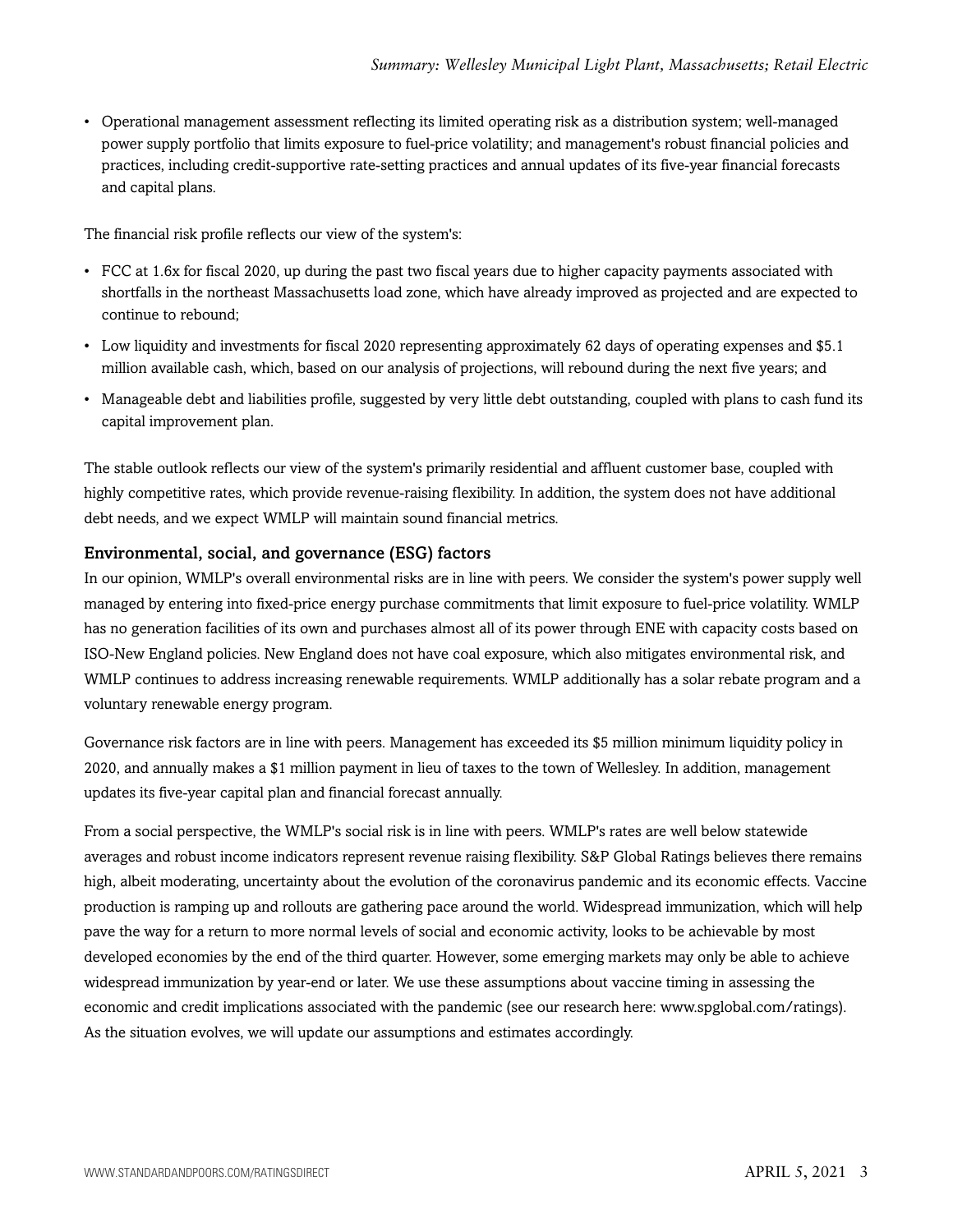# <span id="page-3-0"></span>Stable Outlook

### Downside scenario

If higher-than-projected power costs cause WMLP's liquidity or FCC levels to decrease and actual financial performance does not improve as projected, we could lower the rating.

### Upside scenario

We could raise the rating if FCC continues to rebound and is sustained at higher level and if unrestricted cash and investments substantially rise and become comparable with those of peers at the higher rating level.

This report does not constitute a rating action.

# <span id="page-3-1"></span>Related Research

Through The ESG Lens 2.0: A Deeper Dive Into U.S. Public Finance Credit Factors, April 28, 2020

Certain terms used in this report, particularly certain adjectives used to express our view on rating relevant factors, have specific meanings ascribed to them in our criteria, and should therefore be read in conjunction with such criteria. Please see Ratings Criteria at www.standardandpoors.com for further information. Complete ratings information is available to subscribers of RatingsDirect at www.capitaliq.com. All ratings affected by this rating action can be found on S&P Global Ratings' public website at www.standardandpoors.com. Use the Ratings search box located in the left column.